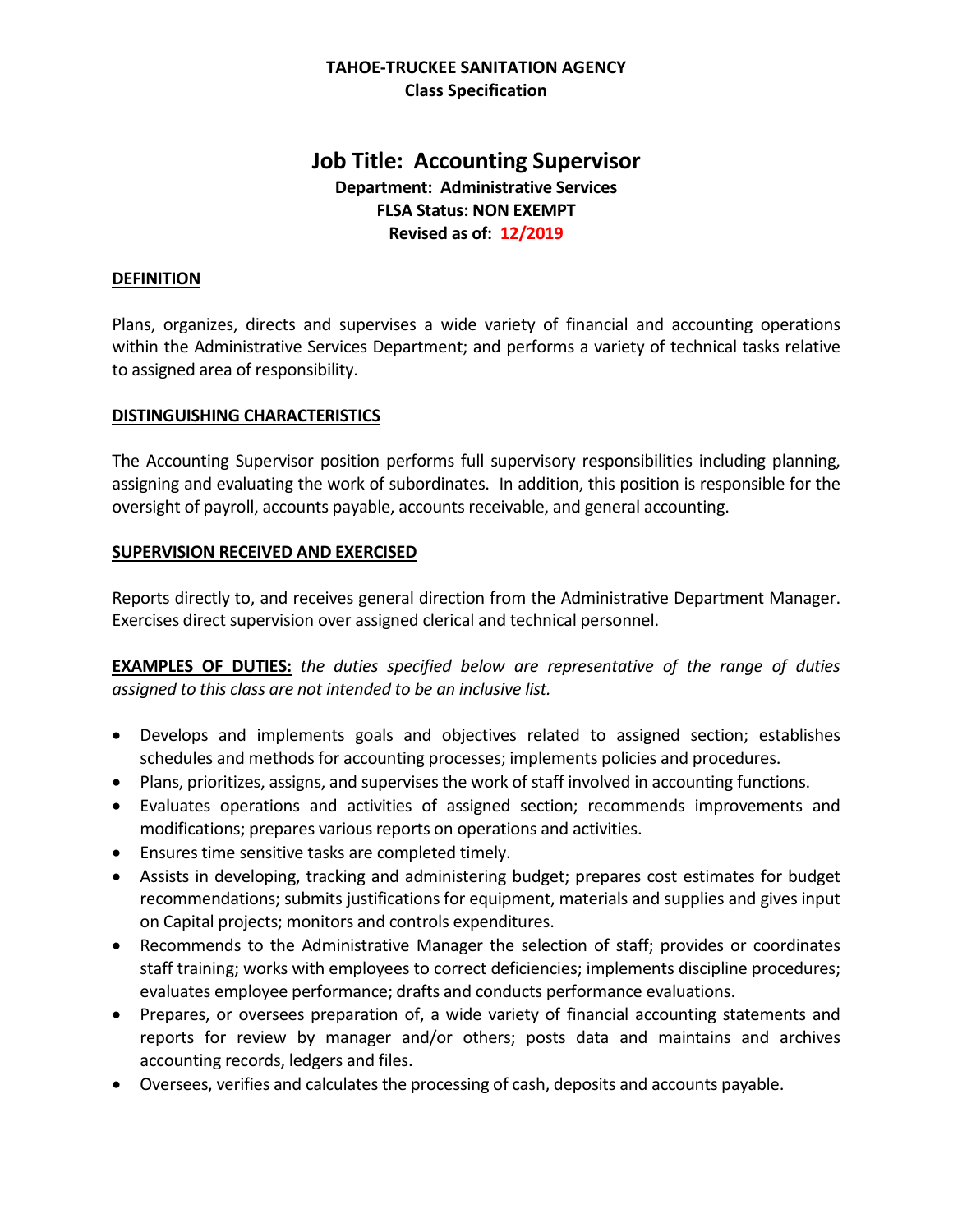# **JOB TITLE: Accounting Supervisor**

- Oversees collections and transfer of funds; verifies and reconciles accounts and interest; processes or verifies various permits and fees.
- Supervises and participates in the processing of payroll functions; performs or supervises data entry, reconciliation, report preparation and similar duties required to produce employee payroll; oversees or posts payroll and printing of payroll checks and direct deposit; ensures payroll taxes and benefits paid are accurate.
- Prepares for audits, including: collects, organizes data and researches needed information; prepares documentation; ensures all requirements are met for the audit.
- Answers questions and provides information to the public; investigates complaints and recommends corrective action as necessary to resolve complaints.
- Represents the Agency with dignity, integrity, and the spirit of cooperation in all relations with staff and the public.
- Builds and maintains positive working relationships with co-workers, other Agency employees and the public using principles of good customer service.
- Performs related duties as assigned.

# **QUALIFICATIONS**

# **Knowledge of:**

- Principles and practices of municipal accounting processes including GASB (government accounting standards board) and GAAP (generally accepted accounting principles), auditing, payroll functions, reporting requirements and budget preparation.
- Principles and practices of supervision, training and evaluating performance.
- Principles and practices of budget monitoring.
- Principles and practices of safety management.
- Pertinent local, State and Federal laws, ordinances and rules.
- Modern office practices, methods, and computer equipment including relevant software programs.
- Operation of office equipment including personal computers, fax machines, copiers, printers, telephones, voicemail and e-mail systems, etc.
- Oral and written communication skills; business English including vocabulary, spelling, and correct grammatical usage and punctuation.
- Safe work practices.
- Principles and practices of customer service.

# **Ability to:**

• Organize, implement and supervise a wide variety of accounting, payroll, audit and budget operations/activities.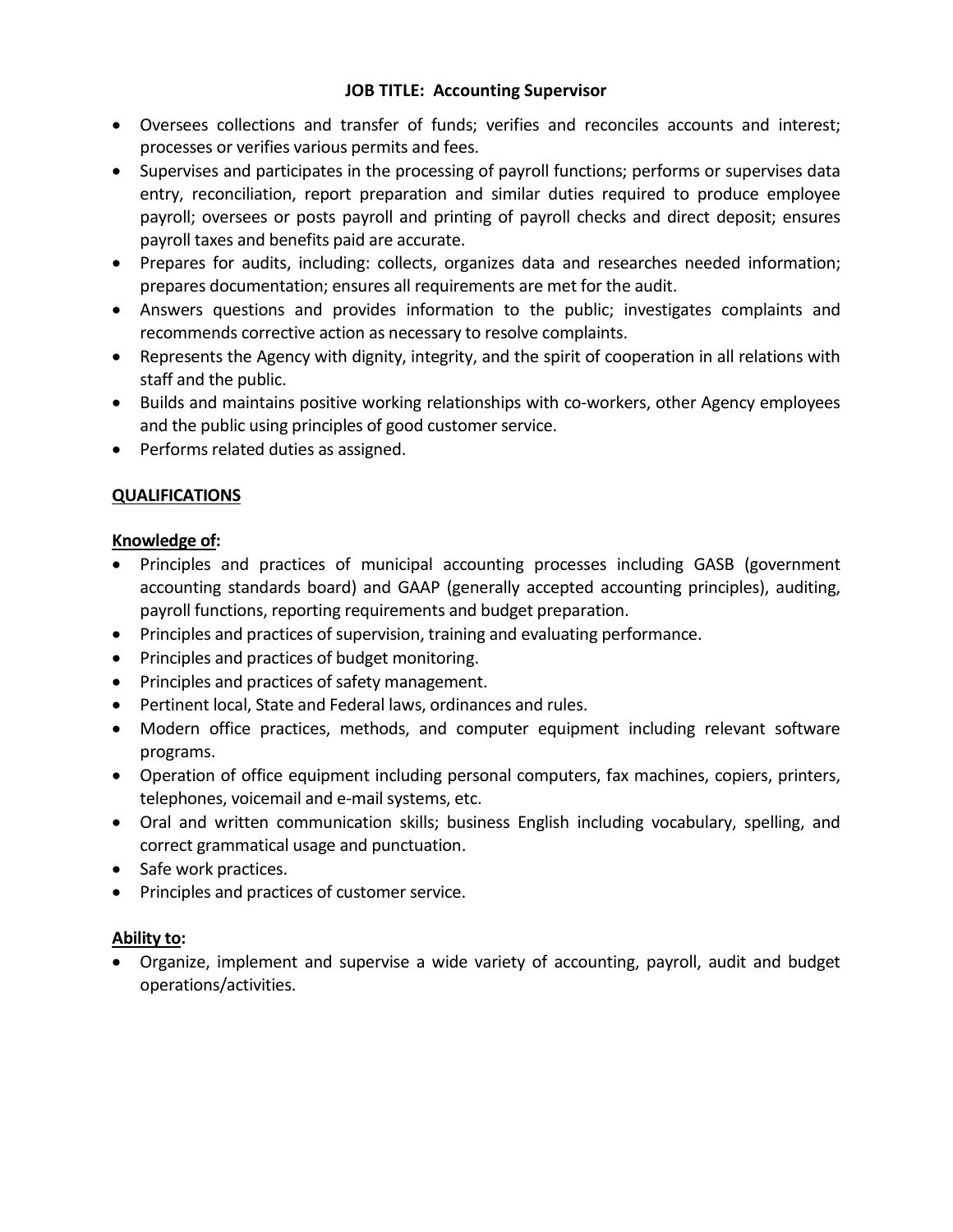# **JOB TITLE: Accounting Supervisor**

- On an ongoing basis, know and understand all requirements and essential aspects of the job including laws, regulations, rules, and codes related to area of assignment; intermittently access, review, analyze and adjust technical documents, work orders, reports and other files and records; train others; observe performance, review and evaluate the work of others; problem solve issues related to area of assignment; remember various processes and requirements; identify, interpret and communicate technical and numerical information and instructions.
- Interpret and explain pertinent accounting and financial requirements and Agency and department policies and procedures.
- Assist in the development and monitoring of an assigned program budget.
- Develop and recommend policies and procedures related to assigned operations.
- Understand and carry out oral and written instructions, and prioritize workload to meet deadlines.
- Read, write and comprehend the English language at a level necessary for effective job performance exercising correct English usage, vocabulary, spelling, grammar and punctuation.
- Communicate effectively, tactfully and positively in both oral and written form.
- Operate and use modern office equipment and technology, including computers and applicable software.
- Maintain regular attendance and adhere to prescribed work schedule to conduct job responsibilities.
- Utilize appropriate safety procedures and practices for assigned duties.
- Establish and maintain effective working relationships with those contacted in the course of work.
- Supervise, train and evaluate performance of assigned staff.
- Contribute effectively to the accomplishment of Agency goals, objectives and activities.

# **Experience and Education:**

Any combination of experience and training that would provide the required knowledge and abilities is qualifying. A typical way to obtain the required knowledge and abilities would be:

## **Experience:**

Three years of increasingly responsible experience in performing accounting duties (governmental accounting preferred); including one year providing technical and functional supervision over assigned personnel.

## **Education:**

Equivalent to Associate's degree from an accredited college with major course work in accounting, business, finance or a related field. Additional experience may substitute for the required education. Equivalence would be two years of additional experience for one year of the required education.